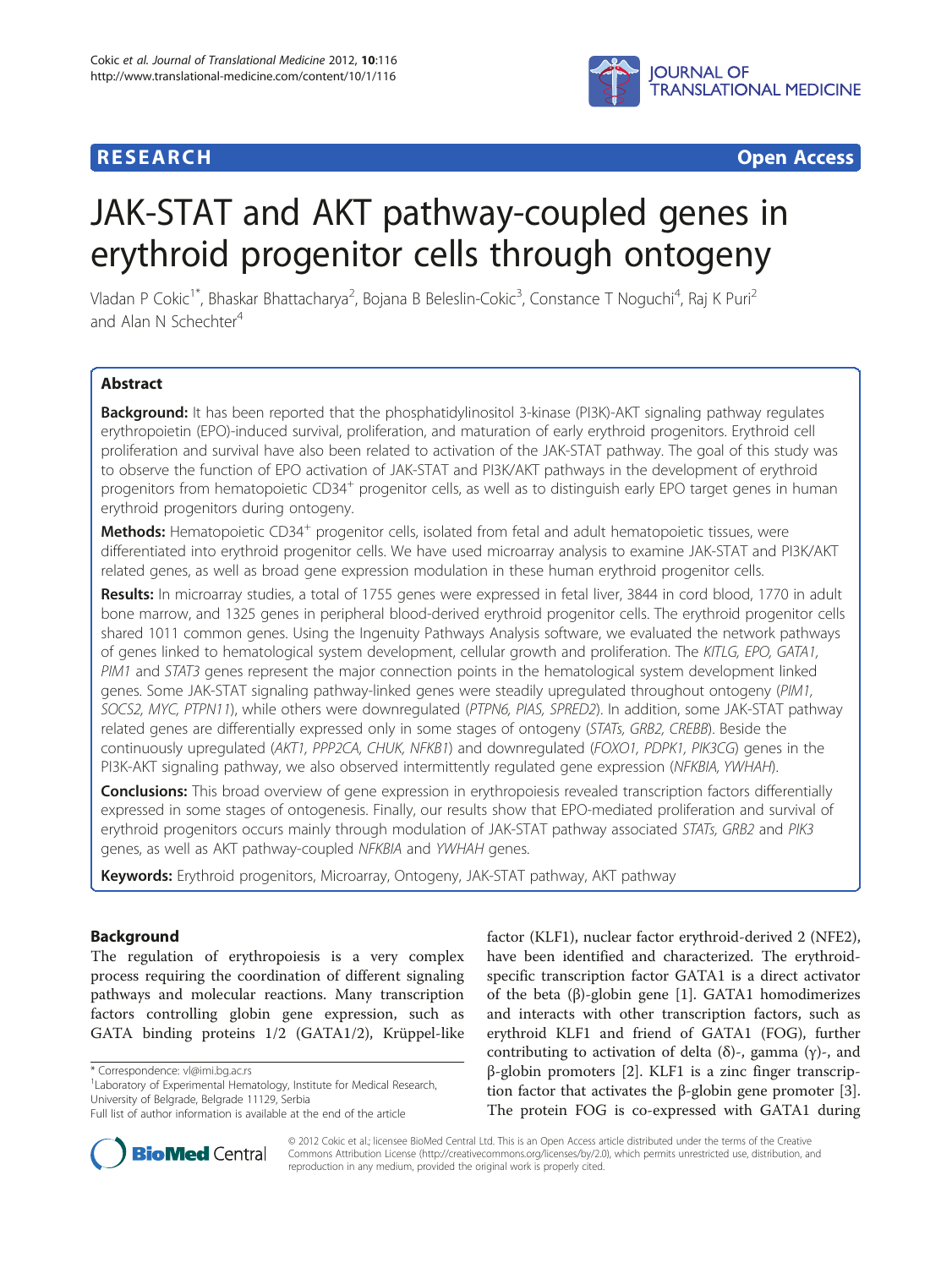embryonic development in erythroid cells [[4](#page-9-0)]. DRED was identified as a repressor of the epsilon  $(\epsilon)$ -globin gene, it appears to prevent binding of KLF1 to the  $\epsilon$ globin gene promoter and silences  $\epsilon$ -globin expression during definitive erythropoiesis [[5\]](#page-9-0). Another erythroidspecific transcription factor, called Kruppel-like factor 11 (KLF11), activates also  $\gamma$ - and  $\epsilon$ -globin genes in vitro [\[6](#page-10-0)]. In primitive erythropoiesis GATA2 is primarily expressed, but later in ontogeny GATA1 expression predominates [\[7](#page-10-0)]. Downregulation of GATA2 is important for progression of erythroid cell differentiation [\[8](#page-10-0)]. A nuclear protein, special AT-rich binding protein 1 (SATB1), regulates genes through targeting chromatin remodeling and increases  $\epsilon$ -globin and decreases  $\gamma$ -globin gene expression [[9\]](#page-10-0). Activation of globin production by transcription factor NFE2 is stimulated by cAMP-dependent protein kinase (PKA) in erythroid cells [\[10](#page-10-0)].

Genome extensive profiling has been used in several studies of erythroid differentiation [\[11-13](#page-10-0)]. Some of these were primarily concerned about different stages of erythropoiesis to recognize potential transcription factors regulating gene expression during terminal erythropoiesis [[14\]](#page-10-0). Increased apoptotic activity has been found for peripheral blood (PB)-derived hematopoietic progenitor CD34<sup>+</sup> cells compared to bone marrow (BM)-derived CD34<sup>+</sup> cells [\[15\]](#page-10-0). It has been reported that erythropoietin (EPO) and stem cell factor (SCF) mediated synergistic expansion of primary erythroid precursors activating JAK-STAT, phosphatidylinositol 3 kinase (PI3K) and MAPK pathways [\[16\]](#page-10-0). Activation of each of the JAK-STAT, MAPK p42/44 or PI3K-AKT pathways alone is not sufficient either to stimulate cell proliferation or inhibit apoptosis of human CD34<sup>+</sup> cells and erythroblasts. Erythroid proliferation appears more related to simultaneous activation of JAK-STAT and MAPK p42/44 whereas the effect on cell survival correlates better with activation of PI3K-AKT, JAK-STAT and MAPK p42/44 pathways. EPO and SCF inhibit apoptosis of early erythroid CD34<sup>+</sup> burst-forming units (BFU-E) progenitors and erythroblasts [\[17\]](#page-10-0). In addition, the EPO activation of JAK-STAT pathway has an important role in inhibiting apoptosis of human hematopoietic cells, similarly to the PI3K-AKT axis [[18](#page-10-0)].

It has been reported that feeder layers of stroma from human fetal liver (FL), cord blood (CB), and adult bone marrow (BM) enhance CD34<sup>+</sup> hematopoietic progenitor cell proliferation and erythropoiesis [\[19](#page-10-0)]. We have examined the growth and erythroid differentiation capacity of CD34<sup>+</sup> cells only, already committed toward hematopoiesis in fetal and adult hematopoietic cells. Using this approach, we evaluated a broad range of genes expressed in erythroid progenitors derived from hematopoietic cells through ontogeny. The broad comparison of erythropoiesis-related signaling pathways

highlighted statistically significant changes in gene expression among the examined cells. Regarding its significance, we choose to focus on JAK-STAT and PI3K-AKT signaling pathways during erythroid differentiation. The most prominent genes are v-myc (myelocytomatosis viral oncogene homolog (MYC)) and pim-1 oncogene (PIM1) in the JAK-STAT pathway, whereas in the PI3K-AKT pathway emerge the heat shock protein 90 kDa alpha (HSP90AA1) and protein phosphatase 2 alpha (PPP2CA) genes. After activation of v-akt (murine thymoma viral oncogene homolog 1 (AKT1)), cell survival is promoted via nuclear factor of kappa light polypeptide gene enhancer in B-cells 1 (NFKB1) and conserved helix-loop-helix ubiquitous kinase (CHUK) according to its elevated gene expression in the PI3K-AKT pathway. Activation of JAK-STAT pathway coupled genes is observed via STATs and protein tyrosine phosphatase, non-receptor type 11 (PTPN11) gene expression linked to transcription regulation and differentiation. We describe upregulated and downregulated genes during erythroid differentiation of hematopoietic progenitor cells, with the emphasis on JAK-STAT and PI3K-AKT coupled genes, to define the mechanism of erythropoiesis.

# **Methods**

### Liquid erythroid cell cultures

To follow erythropoiesis through ontogeny, we isolate hematopoietic CD34<sup>+</sup> progenitor cells from corresponding fetal and adult hematopoietic tissues and stimulate in vitro erythroid differentiation. Adult PB mononuclear cells are isolated from buffy coats of three healthy donors (NIH Blood bank) using Lymphocyte Separation Medium (BioWhittaker, Walkersville, MD) and CD34<sup>+</sup> cells are purified by positive immunomagnetic selection with MACS cell isolation system (Miltenyi Biotec, Auburn, CA). Commercial FL-derived CD34<sup>+</sup> cells (Cambrex Bio Science, Inc., Walkersville, MD), CB- and BM-derived CD34<sup>+</sup> cells (AllCells LLC, Berkeley, CA) are also isolated by positive immunomagnetic selection (Miltenyi Biotec). To stimulate erythroid differentiation, the labeled CD34<sup>+</sup> cells of all ontogenic stages are cultured in the medium that contains 30% fetal bovine serum (FBS), 2 mmol/L glutamine, 100 U/ml penicillin, 100 μg/ml streptomycin, 10% deionized bovine serum albumin, 10 mmol/L mercaptoethanol, 1 mmol/L dexamethasone, 33 μg/ml holo-transferrin, 10 ng/ml SCF, 1 ng/ml IL-3 and 1 ng/ml GM-CSF (Sigma, St. Louis, MO), and 1 U/ml human recombinant EPO (Amgen Inc, Thousand Oaks, CA) [[20](#page-10-0)]. For microarray analysis, erythroid progenitors are isolated at day 6 of erythroid cell culture at 37°C and 5%  $CO<sub>2</sub>$  with balanced 95% room air. Anti-CD71 Tricolor is used for cell staining (Beckman-Coulter, Miami, FL). Cells are fixed in PBS containing 4% formaldehyde, and acquire on an LSRII flow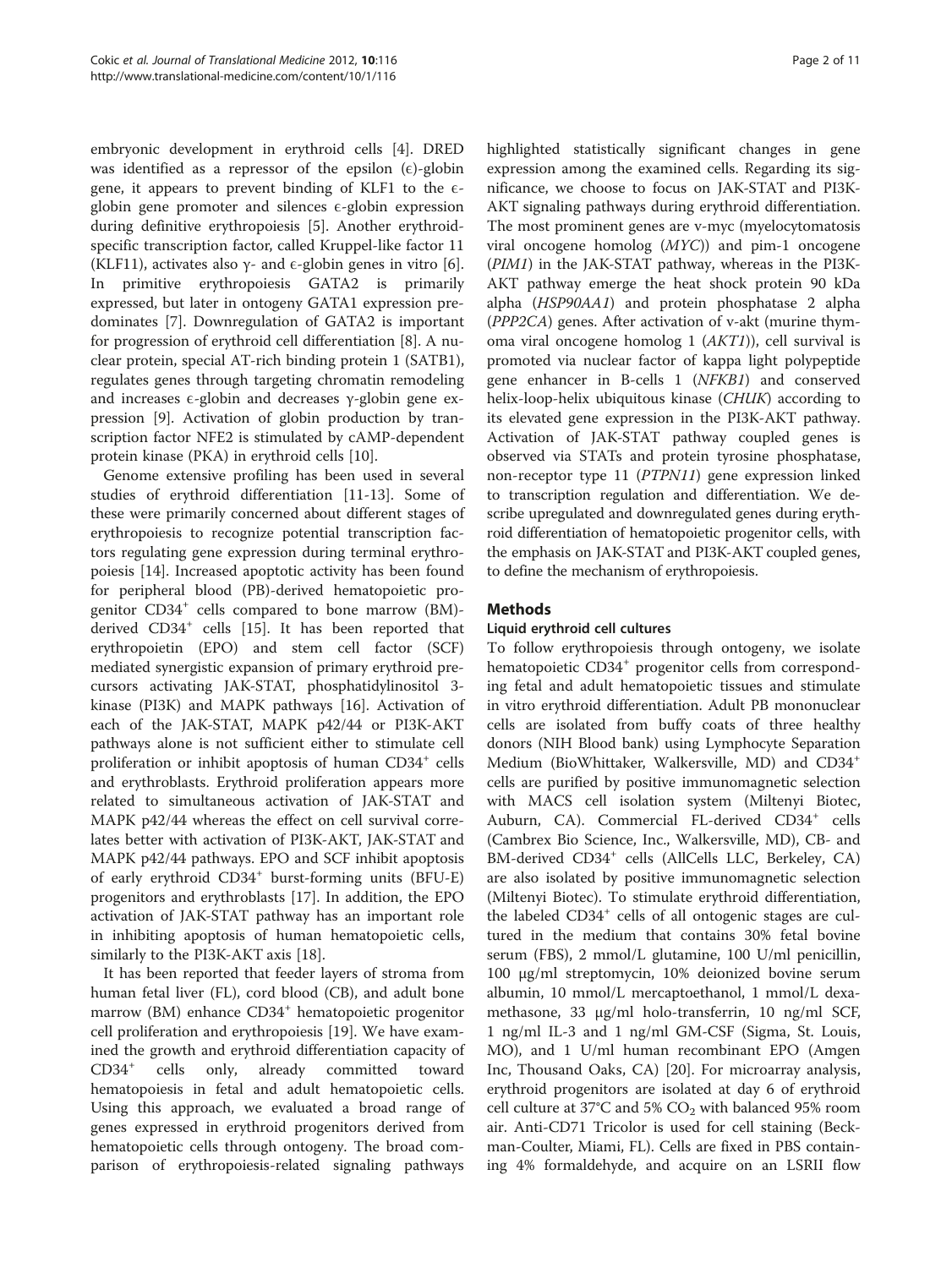cytometer (BD Biosciences, San Jose, CA). Data are analyzed with Flowjo software (Tree Star, San Carlos, CA).

#### Isolation of total RNA

We use the RNeasy protocol for isolation of total RNA from erythroid progenitor cells (Qiagen, Valencia, CA) according to the manufacturer's instructions. Concentration and integrity of total RNA is assessed using an 8453 UV/Visible Spectrophotometer (Hewlett-Packard GmbH, Waldbronn, Germany) and Agilent 2100 Bioanalyzer Software (Agilent Technologies, Waldbronn, Germany).

### Microarray studies

In microarray studies, the numbers of total genes overexpressed in erythroid cells of CB, BM and PB origin are determined from three independent samples as biological repeats. On the other hand in case of FL-derived samples, the number of total overexpressed genes is determined in independent duplicate samples. High quality oligonucleotide glass arrays are produced containing a total of 16,659 seventy-mer oligonucleotides chosen from 750 bases of the 3′ end of each ORF (Operon Inc. Valencia, CA). The arrays are produced in house by spotting oligonucleotides on poly-L-lysine coated glass slides by Gene Machines robotics (Omnigrid, San Carlos, CA). We have followed the MIAME (minimum information about a microarray experiment) guidelines for the presentation of our data [[21\]](#page-10-0).

### Probe preparation

Total human universal RNA (HuURNA) isolated from a collection of adult human tissues to represent a broad range of expressed genes from both male and female donors (BD Biosciences, Palo Alto, CA) serve as a universal reference control in the competitive hybridization. All examined samples are hybridized against HuURNA. The correlation coefficients among those biological repeats themselves are consistently  $\geq 0.8$ , which documented the quality of hybridization and consistency of expression among the replicates of all examined erythroid progenitors. Labeled cDNA probes are produced as described [[22\]](#page-10-0). Briefly, 5 μg of total RNA is incubated at 70°C for 5 minutes along with 1 μl of aminoallyl-oligo dT primer and quickly chilled for 3 minutes. Then, 2 μl 10X first strand buffer, 1.5 μl SSII enzyme (Stratagene, La Jolla, CA), 1.5 μl 20X aminoallyl dUTP and 2 μl of 0.1 M DTT are added and incubated for 90 minutes at 42°C. After incubation, volume of the reaction mixture is raised to 60 μl with 40 μl of DEPC water. cDNA is purified by the MinElute column (Qiagen). 300 μl of Binding buffer PB is added to the coupled cDNA, and the mixture applied to the MinElute column, and centrifuged for 1 minute at 10.000 rpm. After discharging the flow-through, 600 μl of washing buffer PE is added to the column, and

centrifuged for 1 minute at 10.000 rpm. The flowthrough is discharged and the washing repeated. Then the columns are placed into a fresh eppendorf tube and 15 μl elution buffer added to the membrane, incubated for 1 minute at room temperature, centrifuged for 1 minute at 10.000 rpm and probe collected. The probe is dried in speed-vac for 16 minutes. Finally, 5 μl of 2X coupling buffer and 5 μl Cy3 and Cy5 dye (GE Healthcare Bio-Sciences Corp., Piscataway, NJ) are mixed into the control (HuURNA) and experimental cDNAs (huES cell-derived) respectively and incubated at room temperature in dark for 90 minutes. After incubation, the volume is raised to 60 μl by 50 μl DEPC water and then cDNA is purified by the MinElute column and eluted with 13 μl elution buffer by centrifugation.

#### Hybridization

For hybridization, 36 μl hybridization mixture [26 μl cDNA mixture, 1 μl (10 μg) COT-1 DNA, 1 μl (8–10 μg) poly(dA), 1 μl yeast total RNA  $(4 \mu g)$ , 6 μl 20X SSC and 1 μl 10% SDS] is pre-heated at  $100^{\circ}$ C for 2 minutes and cooled for 1 minute. Total volume of probe is added on the array and covered with cover slip. Slides are placed in hybridization chamber and 20 μl water is added to the slide, and incubated overnight at 65°C. Slides are then washed for 2 minutes each in 2X SSC, 1X SSC and 0.1X SSC and spin-dried.

### Data filtration, normalization, and analysis

Microarray slides are scanned in both Cy3 (532 nm) and Cy5 (635 nm) channels using Axon GenePix 4000B scanner (Axon Instruments, Inc., Foster City, CA) with a 10-micron resolution. Scanned microarray images are exported as TIFF files to GenePix Pro 3.0 software for image analysis. The raw images are collected at 16-bit/ pixel resolutions with 0 to 65,535 count dynamic range. The area surrounding each spot image is used to calculate a local background and subtracted from each spot before the Cy5:Cy3 ratio calculation. The average of the total Cy3 and Cy5 signal gives a ratio that is used to normalize the signals. Each microarray experiment is globally normalized to make the median value of the log2-ratio equal to zero. The Loess normalization process corrects for dye bias, photo multiplier tube voltage imbalance, and variations between channels in the amounts of the labeled cDNA probes hybridized. The data files representing the differentially expressed genes are then created. For advanced data analysis, gpr and jpeg files are imported into microarray database, and normalized by software tools provided by NIH Center for Information Technology [\(http://nciarray.nci.nih.gov/](http://nciarray.nci.nih.gov/)). Spots with confidence interval of 99 ( $\geq$  2 fold) with at least 150-fluorescence intensity for both channel and 30 μm spot size are considered as good quality spots for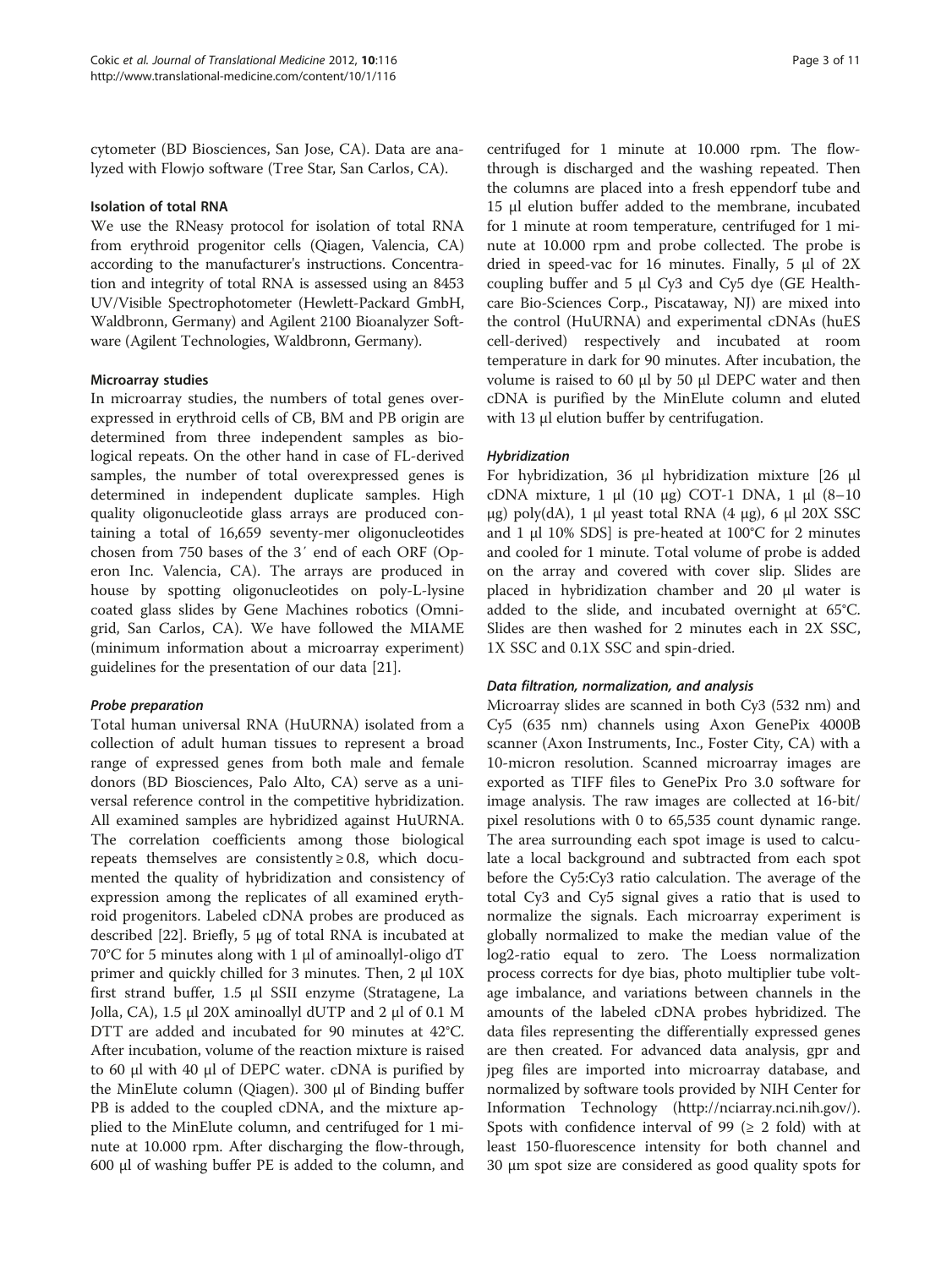analysis. We gathered a set of 8,719 erythroid cells gene expression data derived from 11 datasets that have been posted on the National Center for Biotechnology Information (NCBI) Gene Expression Omnibus (GEO) database.

#### Statistical analysis

The one way ANOVA with Tukey's Multiple Comparison tests and paired t test are applied using Prism 4 software (GraphPad Software Inc., San Diego, CA) for measurement of statistical significance in microarray analysis during ontogenesis. Ingenuity Pathways Analysis is a software application that enables identification of the biological mechanisms, pathways and functions most relevant to the genes of interest [[www.ingenuity.com\]](http://www.ingenuity.com).

#### Results

## Gene expression patterns in erythroid progenitor cells during ontogeny

In the presence of EPO and other cytokines, CD34<sup>+</sup> hematopoietic progenitor cells are differentiated in vitro into erythroid progenitor cells. We already reported the steady increase in adult hemoglobin and decline in fetal hemoglobin levels during in vitro erythroid differenti-ation of PB CD34<sup>+</sup> cells [\[20](#page-10-0)]. At day 6 of erythroid cell culture, the erythroid progenitor cells of examined ontological stages are labeled as 100% CD71<sup>+</sup> (a well-known early marker of erythroid differentiation) are isolated for microarray analysis. Moreover, we perform flow cytometry of three additional differentiation markers CD34, CD36 and glycophorin A and despite variation in their expression we did not find the statistical significance at day 6 of erythroid culture (not shown). The total number of expressed genes per ontogenic stage, evaluated by microarray analysis, is presented in Table 1 (first column). The microarray data discussed in this publication we deposited in NCBI's GEO database and are accessible through GEO Series accession number GSE37869 ([http://](http://www.ncbi.nlm.nih.gov/geo/query/acc.cgi?acc=GSE37869) [www.ncbi.nlm.nih.gov/geo/query/acc.cgi?acc=GSE37869](http://www.ncbi.nlm.nih.gov/geo/query/acc.cgi?acc=GSE37869)). Presence of individual genes in two-thirds of examined samples per cell group (66% filtering) reduced largely the total gene expression (second column, Table 1). The total gene expression is more than doubled in erythroid

Table 1 Number of total genes in examined cells and quantification of overexpressed genes versus HuURNA

| <b>Filtering</b><br>-derived cells | No<br>total | total | 66%          |            |            |  |  |
|------------------------------------|-------------|-------|--------------|------------|------------|--|--|
|                                    |             |       | $>$ 1.5 fold | $>$ 2 fold | $>$ 3 fold |  |  |
| FL                                 | 5900        | 1755  | 150          | 43         | 10         |  |  |
| СB                                 | 6667        | 3844  | 325          | 84         | 14         |  |  |
| BМ                                 | 7002        | 1770  | 247          | 90         | 13         |  |  |
| PB                                 | 3794        | 1325  | 83           | 29         | ,          |  |  |

FL-fetal liver, CB-cord blood, BM-bone marrow, PB-peripheral blood.

progenitor cells of CB-derived cells in comparison to other cells. Adult PB-derived erythroid progenitor cells express the least quantity of genes. A total of 43 genes were highly expressed (two-fold and higher) in FL, 84 genes in CB, 90 in BM, and 29 genes in PB-derived erythroid progenitor cells (Table 1). Overexpression of 1011 genes is common in all cells during ontogeny (after 66% filtering). In addition to globins, the common highly expressed genes in erythroid progenitor cells are proteoglycan 2 (PRG2), Charcot-Leyden crystal protein (CLC), serglycin (SRGN), eosinophil peroxidase (EPX) and MYC. To examine effect of FBS on erythropoiesis, we decide to follow erythropoietic markers γ and β globins in the same in vitro erythroid culture conditions with or without FBS. However, the reduction of γ globin gene expression and γ/β ratio did not reach statistical significance in FBS-deprived culture conditions (not shown).

### Microarray analysis of gene expression profiles in erythroid progenitor cells

To distinguish genes with statistically significant expression in erythroid progenitors through ontogeny we perform comparisons using the t-test (Table [2](#page-4-0)-[4\)](#page-6-0). During microarray analysis genes are upregulated or downregulated compared to HuURNA, used as a control alongside each sample. We present upregulated genes compared to HuURNA determined by t-test in Table [2](#page-4-0). The other statistically significant genes that have the same pattern of expression, as genes in Table [2](#page-4-0), are presented in Additional file [1.](#page-9-0) The ERAF gene related to erythroid differentiation and hematological system development is upregulated in BM tissue (Table [2\)](#page-4-0). The same patterns of expression and ratio as ERAF gene are also observed for the following genes: ENY2, GSTO1, HMGB2, HPS4, HSD17B10, METTL13 (Additional file [1\)](#page-9-0). We also separate downregulated genes compared to HuURNA determined by t-test (Table [3,](#page-5-0) Additional file [2\)](#page-9-0). The same pattern of expression, statistical significance and ratio as GNB1 gene, elevated in CB-derived cells, is also observed for the CYB5R3, ILF3 and NKX2-5 genes. The same patterns of expression and ratio as PDGFRA gene, upregulated in BM tissue, are also observed for the ERGIC1 and RAPSN genes (Additional file [2\)](#page-9-0). Some genes are differentially upregulated and downregulated in various stages, so we present them as special group of diverse genes in statistical analysis by t-test (Table [4](#page-6-0), Additional file [3\)](#page-9-0). STAT5A and STAT5B have the highest gene expression in BM-derived erythroid cells (Tables [2\)](#page-4-0). The same patterns of expression, statistical significance and ratio as STAT5B gene are observed for the following genes: HIGD1A, KHSRP, LYSMD3, SF1, SPEN, ACOT9, TACC3, VDAC2. Besides statistical analysis performed by t-test between two group of cells, we also make ANOVA analysis of the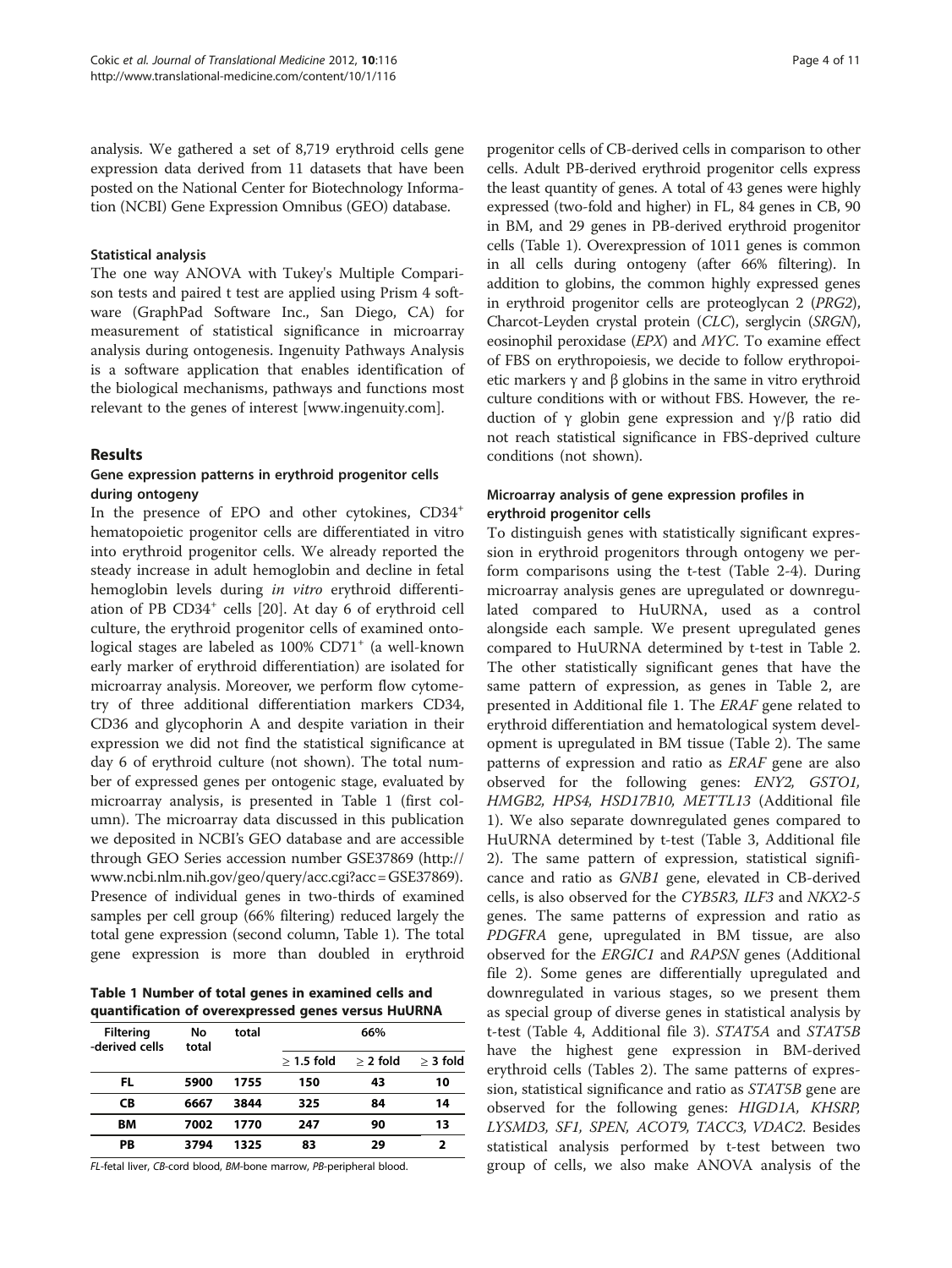<span id="page-4-0"></span>Table 2 Statistically significant genes by t-test up-regulated vs. HuURNA among examined cells. p < 0.01  $(S, ≥)$ , p < 0.05  $(S, >)$ 

| Gene              | Description vs.                                                      |        | <b>FFFCCB</b> |               |       |  |  |  |
|-------------------|----------------------------------------------------------------------|--------|---------------|---------------|-------|--|--|--|
| Name              |                                                                      |        |               | <b>CBPBPP</b> |       |  |  |  |
| ABCE1             | ATP-binding cassette, sub-family E memb. 1                           |        | $\,<$         |               |       |  |  |  |
| ACLY              | ATP citrate lyase                                                    |        |               | >             |       |  |  |  |
| AP1B1             | adaptor-related protein complex1, β1 subunit                         | >      |               |               | $\,<$ |  |  |  |
| ATP1B3            | ATPase, Na <sup>+</sup> /K <sup>+</sup> transporting, β3 polypeptide |        | >             |               |       |  |  |  |
| BAT2D1            | BAT2 domain containing 1                                             |        |               |               |       |  |  |  |
| BTF3L3            | basic transcription factor 3-like 3                                  | $\,<$  |               |               | >     |  |  |  |
| <b>CAPZA2</b>     | capping protein (actin fil.) muscle Z-line, a2                       |        |               | ≤             |       |  |  |  |
| CLK2              | CDC-like kinase 2                                                    |        |               |               |       |  |  |  |
| CORO1C            | coronin, actin binding protein, 1 C                                  |        |               | $>\,<$        |       |  |  |  |
| CSDE1             | cold shock domain containing E1, RNA-bind                            | $\,<$  |               |               |       |  |  |  |
| <b>DDOST</b>      | dolichyl-diphosphooligos-prot glycosyltransf                         |        | >>            |               |       |  |  |  |
| ECH <sub>1</sub>  | enoyl Coenzyme A hydratase 1 peroxisomal                             |        | ≤             |               | ≤     |  |  |  |
| ENO <sub>1</sub>  | enolase 1, (alpha)                                                   |        |               |               | >     |  |  |  |
| ERAF              | erythroid associated factor                                          |        | $\,<$         |               |       |  |  |  |
| FADS <sub>2</sub> | fatty acid desaturase 2                                              | $\,<$  |               |               |       |  |  |  |
| GOLIM4            | golgi integral membrane protein 4                                    |        |               | ≤             |       |  |  |  |
| HDAC1             | histone deacetylase 1                                                | >      |               |               |       |  |  |  |
| HSPA5             | heat shock 70 kDa protein 5                                          |        |               | >             | ≥     |  |  |  |
| HSPA8             | heat shock 70 kDa protein 8                                          |        | >             |               |       |  |  |  |
| LDHA              | lactate dehydrogenase A                                              |        | $\rm{>}$      |               | >>    |  |  |  |
| MYBL2             | v-myb myeloblastosis viral oncog hom-like 2                          |        |               | $\,<$         |       |  |  |  |
| NDUFAB1           | NADH dehydrog ubiquinone 1 α/β subcomp1                              |        | $\,<$         |               | $\,<$ |  |  |  |
| NFATC3            | nucl fact of activ T-cel cytopl calcineur-dep 3                      |        | $\,<$         | $\,<$         |       |  |  |  |
| PDIA6             | protein disulfide isomerase family A m6                              |        | >             |               |       |  |  |  |
| PPA1              | pyrophosphatase (inorganic) 1                                        |        | $\,<$         |               |       |  |  |  |
| PSMB3             | proteasome (prosome) subunit, $\beta$ type, 3                        |        | >             |               |       |  |  |  |
| RPL18A            | ORF                                                                  |        | $\geq$        |               | $\,<$ |  |  |  |
| RPN1              | ribophorin I                                                         | >      | ≥             |               |       |  |  |  |
|                   | <b>SERPINB1</b> serpin peptidase inhibitor, clade B m1               |        | ≥             |               | ≥     |  |  |  |
| <b>STAT5A</b>     | Signal transd. and activator of transcript. 5A                       | <<     |               |               |       |  |  |  |
| TFDP3             | transcription factor Dp family, member 3                             | $\leq$ | $\,<$         |               |       |  |  |  |
| TIMM23            | transl of inner mitoch memb 23 hom ngemp                             |        | $\,<$         |               |       |  |  |  |
| TPST2             | tyrosylprotein sulfotransferase 2                                    |        | $\,<$         |               |       |  |  |  |
| TUBG1             | tubulin, gamma 1                                                     |        | $\,<$         |               | ≤     |  |  |  |
| TXNL1             | thioredoxin-like 1                                                   |        | $\,<$         |               |       |  |  |  |
| YWHAZ             | tyrosine 3-/tryptophan 5-monooxygenase zeta pp                       |        | $\,<$         | $\leq$        | >     |  |  |  |
| ZNF224            | zinc finger protein 224                                              |        | $\leq$        | $\,<$         |       |  |  |  |
| ZNF43             | zinc finger protein 43                                               |        |               | $\,<$         | >     |  |  |  |

nuclear gene encoding mitochondrial protein (ngemp), member (m). Bolded genes – expression >1.5 fold vs. HuURNA; F-fetal liver, C-cord blood, B-bone marrow, P-peripheral blood.

common genes among all four ontogenic stages and present them in Additional file [4](#page-9-0). This extended statistical analysis also reveal that HDAC1 and SERPINB1 genes are significantly increased in FL-derived erythroid

progenitor cells (Tables 2). HDAC2 gene expression is largely increased throughout ontogeny with the highest level also in FL-derived cells (not shown). Apoptotic IGFBP7 gene is downregulated, mostly in adult derived cells (Table [3](#page-5-0)). In addition, these ANOVA determined genes are also shown in hierarchical clustering analysis, as well as clustering of individual samples of all examined cells (Figure [1](#page-7-0)).

#### Pathways linked to hematological system development

Using the Ingenuity Pathways Analysis software, we evaluate the network pathway of genes linked to hematological system development (Figure [2](#page-8-0)). As shown in Figure [2](#page-8-0), KITLG (SCF), EPO, GATA1 and STAT3 represent the major junction points in hematological system development. The effects of KITLG are only indirect toward other related molecules, whereas STAT3 is the major target point for direct or indirect effects of linked molecules (Figure [2](#page-8-0)). In our microarray analysis, KITLG and EPO gene expression are downregulated in BM- and PB-, whereas STAT3 gene expression is slightly upregulated in erythroid progenitor cells and more notably in CB- and BM-derived cells. GATA1 gene expression is considerably upregulated in all cells during ontogeny, except a low level in FL-derived cells. KITLG and EPO linked ERAF and UCP2 gene expression are increased during ontogeny, but reached maximum in adult derived cells (Table 2, Additional file [1\)](#page-9-0). The expression of genes related to hematological system development throughout ontogeny (Figure [2](#page-8-0)) have the following characteristics: WDR1 gene expression, induced by EPO and KITLG, is decreased only in PB-derived cells, with the top level in erythroid progenitor cells of FL origin (Table [4\)](#page-6-0). EPX gene expression is significantly upregulated in FL- and CB-derived erythroid cells compared to PB-derived cells. Rh-associated glycoprotein (RHAG) has decreased expression in BM-, whereas cytokine inducible SH2 containing protein (CISH) and PIM1 have increased expression in BM- and PB-derived erythroid cells. CLC, colony stimulating factor 3 receptor (CSF3R), cleavage and polyadenylation specific factor 3 (CPSF3) and small GTP binding protein (RAB4A) genes have increased expression, whereas thioredoxin-like 1 (TXNL1) has decreased expression in FL-derived erythroid progenitor cells. EPO receptor (EPOR) gene expression is increased in CB- and BM-derived erythroid cells. Regarding succinate dehydrogenase complex gene expression, subunit A (SDHA) is also increased in FL-, subunit B (SDHB) in CB- and BM-, subunit D (SDHD) in PB-, while subunit C (SDHC) is decreased in BM-derived erythroid cells.

#### Proliferation and survival of erythroid cells

EPO stimulates the JAK-STAT pathway during erythroid differentiation [\[16\]](#page-10-0). We also use EPO for erythroid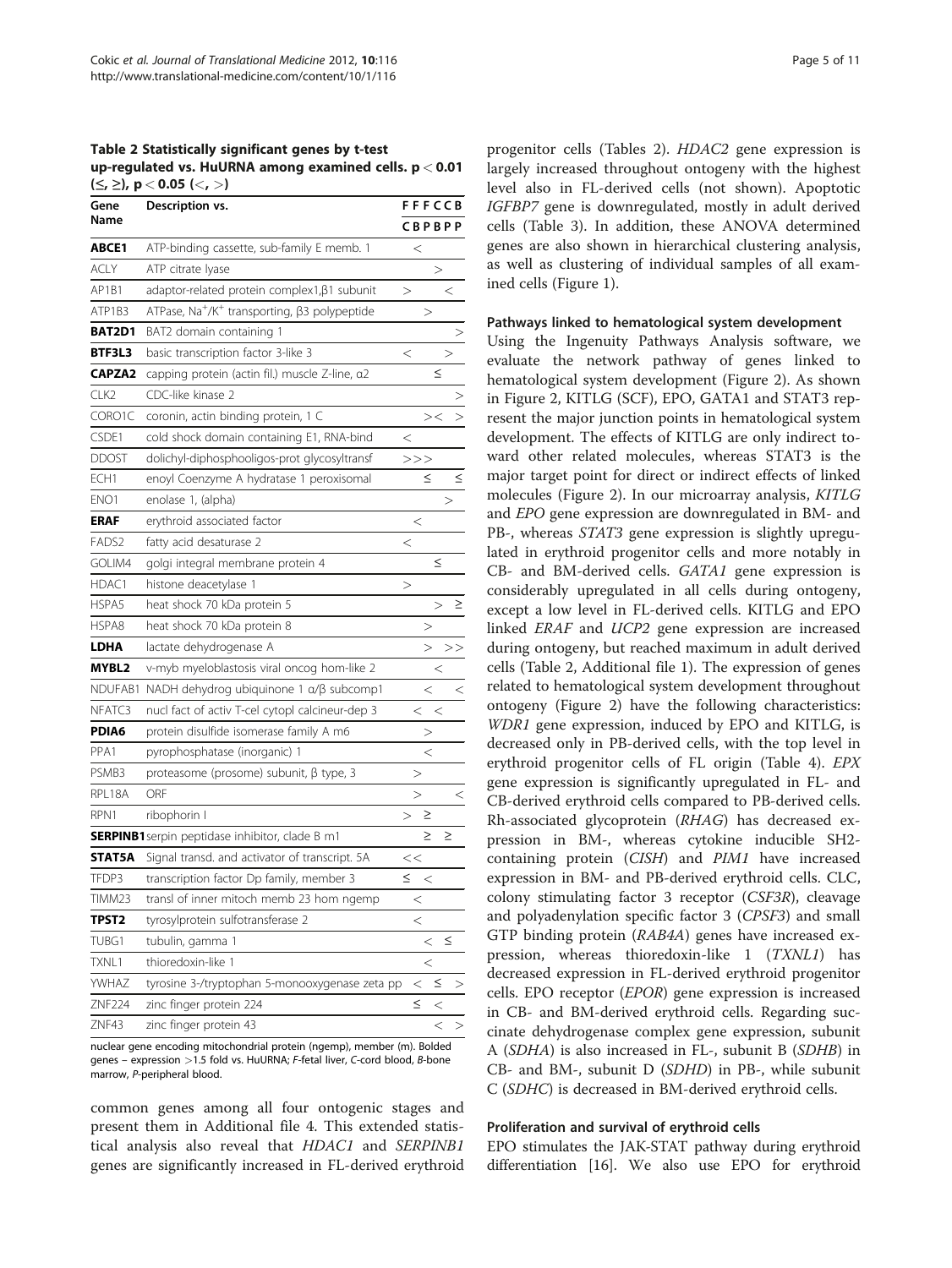<span id="page-5-0"></span>Table 3 Statistically significant genes by t-test downregulated vs. HuURNA among examined cells. p < 0.01  $(\le, \ge)$ , p < 0.05 (<, >)

| Gene            | Description vs.                                     |         | F           | F             |        | c c      | B       |
|-----------------|-----------------------------------------------------|---------|-------------|---------------|--------|----------|---------|
| Name            |                                                     | C.      | B           | <b>P</b>      | B      | P        | P       |
| ADRB3           | adrenergic, β-3-, receptor                          |         |             |               |        | $\,<$    |         |
| ATP6C           | ATPase, H + transporting, lysosomal 16kD            | $\,<$   |             |               |        | >        |         |
| BTBD10          | BTB (POZ) domain containing 10                      |         | $\leq$      |               |        |          |         |
| <b>BTRC</b>     | beta-transducin repeat containing                   |         |             |               |        |          | >       |
| CABP2           | Calcium binding protein 2                           |         |             |               |        |          | >       |
| CLEC4E          | C-type lectin domain family 4, member E             |         |             | $\geq$ $\geq$ |        |          | $\geq$  |
| COQ10B          | coenzyme Q10 homolog B (S. cerevisiae)              |         |             |               | $\,<$  |          | $\geq$  |
| DVL3            | dishevelled, dsh homolog 3                          |         |             |               | $\,<$  |          |         |
| F <sub>2R</sub> | coaqulation factor II (thrombin) receptor           |         |             |               |        | >        |         |
| FPR1            | N-formylpeptide receptor fMLP-R98 ORF               |         |             | >             |        |          |         |
| GSTM1           | glutathione S-transferase mu 1                      |         |             | >             |        |          |         |
| IGFBP7          | insulin-like growth factor binding protein 7        |         |             | $\geq$        |        |          | $>$ $>$ |
| MINK1           | Misshapen-like kinase 1 (zebrafish)                 |         |             | $\,<$         |        |          |         |
| MT1A            | metallothionein 1A                                  | $\,<$   |             |               |        |          |         |
| NPIPL3          | nuclear pore complex interact. protein-like 3       |         |             | $\,<$         |        |          |         |
| PDGFRA          | platelet-derived growth factor receptor, a          |         |             |               | $\,<$  |          |         |
| PDI IM1         | PDZ and LIM domain 1                                | $\,<\,$ |             |               | $\geq$ | $\rm{>}$ |         |
| PHLDA1          | pleckstrin homology-like domain family A m1         |         |             |               |        | >        |         |
| PSMC4           | proteasome (prosome) 26 S sub, ATPase, 4            |         |             |               | >      |          |         |
| SP <sub>2</sub> | Sp2 transcription factor                            |         | >           | $\rm{>}$      |        |          |         |
| SQSTM1          | sequestosome 1                                      |         |             | $\,<$         |        | $\,<$    |         |
|                 | ST3GAL1 ST3 β-galactoside α-2,3-sialyltransferase 1 |         |             |               | $\,<$  |          |         |
| TIMP3           | TIMP metallopeptidase inhibitor 3                   |         | $>$ $>$ $>$ |               |        | $\rm{>}$ |         |
| UBE2D3          | ubiquitin-conjugating enzyme E2D 3                  |         | $\,<$       |               |        |          |         |
| UBXN1           | UBX domain protein 1                                |         |             |               |        |          | $\,<$   |
| VAT1            | vesicle amine transport protein 1 homolog           |         |             | >             |        |          | >       |

nuclear gene encoding mitochondrial protein (ngemp), member (m). Bolded genes – expression >1.5 fold vs. HuURNA. F-fetal liver, C-cord blood, B-bone marrow, P-peripheral blood.

differentiation of CD34<sup>+</sup> hematopoietic progenitor cells in liquid cultures. We present JAK-STAT signaling pathway related gene expression in Figure [3](#page-8-0), as determined by microarray analysis. Some JAK-STAT pathway related genes are persistently upregulated throughout ontogeny (PIM1, SOCS2, MYC, PTPN11), while others are downregulated (PTPN6, PIAS3 and 4, SPRED2). Besides these steady genes, some JAK-STAT pathway related genes are variously regulated during ontogeny (STATs, GRB2, CREBB, etc.). STAT1 and STAT5A gene expression is upregulated throughout ontogeny reaching maximum in erythroid progenitors of BM origin. STAT5B and STAT6 gene expression is downregulated in most ontogenic stages reaching slightly positive values only in erythroid progenitors of BM- and FL-derived cells, respectively. The growth factor receptor-bound protein 2 (GRB2)

demonstrates upregulation in erythroid cells of FL and BM origin compared to its downregulation in CB- and PB-derived cells. The enzymes phosphoinositide-3-kinase (PIK3), catalytic, gamma polypeptide (PIK3CG) and PIK3, regulatory subunit 2 (PIK3R5) are downregulated in all hematopoietic cells during ontogeny, whereas PIK3R2 is downregulated only in BM-derived cells and upregulated in other hematopoietic cells. CREB binding protein (CREBBP) gene expression is absent in PB-, but has the highest elevation in FL- and CB-derived erythroid cells. BCL2-like 1 (BCL2L1) gene expression is downregulated in CB-derived cells and increased in other cells, mostly in PB-derived erythroid cells. SOS1 gene expression is increased in CB- and BM-derived cells.

Phosphorylation of AKT, a signaling molecule downstream of PI3K, is observed following SCF treatment [[16\]](#page-10-0). We use SCF in medium of our liquid cultures to induce erythroid differentiation of hematopoietic progenitors, together with EPO and cocktail of cytokines. We present PI3K-AKT signaling pathway related gene expression in Figure [4](#page-9-0), as determined by microarray analysis. Beside continuously upregulated (AKT1, PPP2CA, CHUK, NFKB1, etc) and downregulated (FOXO1, PDPK1, PIK3CG) genes in the PI3K-AKT signaling pathway, we observe intermittently regulated gene expression (YWHAH, NFKBIA). Tyrosine 3-monooxygenase/ tryptophan 5-monooxygenase activation protein (YWHAH) gene expression is absent in erythroid progenitors of FL origin, downregulated in CB- and BM-, and not changed in PB-derived cells. Nuclear factor of kappa light polypeptide gene enhancer in B-cells inhibitor, alpha (NFKBIA) gene expression is upregulated in erythroid progenitors of CB origin, downregulated in FL- and BM-, and not changed in PB-derived cells. HSP90AA1 has the most increased expression of all PI3K-AKT pathway related genes, continuously increasing expression from fetal- to adult-derived erythroid cells. In contrast, upregulated PPP2CA gene expression demonstrates continuous decrease from fetal- to adult-derived erythroid cells.

### **Discussion**

We present the number of genes overexpressed in erythroid progenitor cells from several ontogenic stages. The total gene expression in erythroid progenitor cells of CB-derived tissues is twice that in other examined cells. These erythroid progenitor cells share 1011 common genes in cells derived from all examined ontogenic stages. We perform statistical analysis of the common genes among examined ontogenic stages and determine significant *HDAC1* and *SERPINB1* upregulation in FLderived and significant ERAF, STAT5A upregulation in adult cells-derived erythroid progenitors. ERAF gene expression is directed by EPO and SCF activity, while STAT5A promote proliferation and growth of erythroid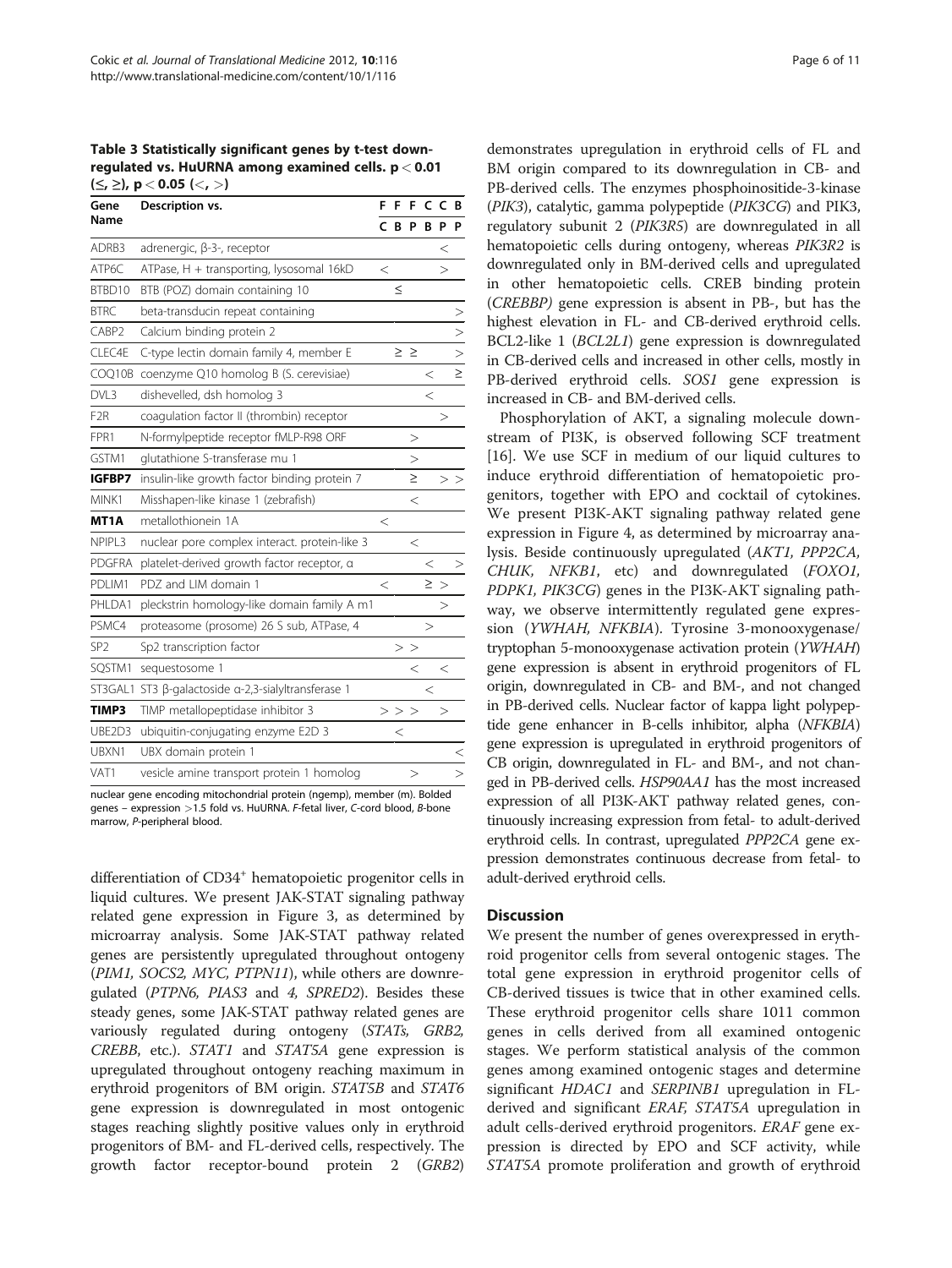<span id="page-6-0"></span>Table 4 Statistically significant by t-test genes down-/ up-regulated vs. HuURNA among examined cells. p < 0.01  $(\le, \ge)$ , p < 0.05 (<, >)

| Gene              | Description vs.                                                                                   |          |        |          | FFFCCB           |         |          |
|-------------------|---------------------------------------------------------------------------------------------------|----------|--------|----------|------------------|---------|----------|
| Name              |                                                                                                   |          |        |          | <b>CBPBPP</b>    |         |          |
|                   | ATP6V1B2 ATPase, H + transport,<br>lysosomal 56/58 kDa,<br>V1 sub B2                              |          |        | ≥        |                  |         | >        |
| BRP44             | brain protein 44                                                                                  | $\,<$    |        | $\leq$   |                  | $\leq$  |          |
| CD24              | CD24 molecule                                                                                     |          | >      | $\rm{>}$ |                  |         |          |
| CDK2AP2           | cyclin-dependent kinase 2<br>associated prot. 2                                                   | $\rm{>}$ |        |          |                  |         | $<$ $<$  |
| <b>CLTA</b>       | clathrin, light chain (Lca)                                                                       |          |        | ≤        |                  |         |          |
| COMT              | catechol-O-methyltransferase                                                                      |          | $\geq$ |          | $\geq$           |         |          |
|                   | <b>CORO1A</b> coronin, actin binding protein, 1A                                                  |          |        | ≥        |                  |         |          |
|                   | GADD45A growth arrest and<br>DNA-damage-inducible a                                               |          |        | $\,<\,$  |                  |         |          |
| ITGB2             | integrin, beta 2                                                                                  |          |        |          |                  |         | >        |
| KIFC1             | HSET mRNA for kinesin-related protein                                                             |          |        |          | $\,<$            |         |          |
| LSR               | lipolysis stimulated lipoprotein receptor                                                         |          |        | ≥        |                  |         |          |
| PSMB6             | proteasome (prosome) subunit,<br>$\beta$ type, 6                                                  |          |        | $\,<$    |                  |         |          |
| SMAP <sub>2</sub> | small ArfGAP2                                                                                     |          |        | $<$ $<$  |                  |         |          |
|                   | SMARCA2 SWI/SNF related, matrix associated,<br>actin depend regul of chromat,<br>subfam a, memb 2 |          |        | >        |                  |         | >        |
| STAT6             | signal transd & activat of transcr 6,<br>IL-4 ind                                                 |          |        | $> \geq$ |                  |         |          |
| THYN1             | thymocyte nuclear protein 1                                                                       |          | $\,<$  |          |                  |         |          |
| TMX2              | thioredoxin-related transmembrane protein 2                                                       |          | $\,<$  |          |                  |         |          |
| TPSB <sub>2</sub> | tryptase beta 2                                                                                   |          | $\,<$  |          |                  | $<$ $<$ |          |
| VASP              | vasodilator-stimulated phosphoprotein                                                             |          |        | $\geq$   |                  |         |          |
| <b>VIM</b>        | vimentin                                                                                          |          | >      | >        |                  |         |          |
| WDR1              | WD repeat domain 1                                                                                |          |        | $\geq$   |                  |         | $> \geq$ |
| XBP1              | X-box binding protein 1                                                                           |          |        |          | $>\ge$ $>$ $\ge$ |         |          |

nuclear gene encoding mitochondrial protein (ngemp), member (m). Bolded genes – expression >1.5 fold vs. HuURNA. F-fetal liver, C-cord blood, B-bone marrow, P-peripheral blood.

cells through JAK-STAT pathway. We also perform functional categorization by Ingenuity Pathways analysis with the network of genes linked to hematological system development. This analysis reveal the KITLG, EPO, GATA1, PIM1 and STAT3 genes as the most important interaction points for activity of related genes involved in hematological development.

We focus our presentation of microarray results on pathways linked to hematological system development, cellular growth and proliferation. Besides already mentioned meeting point genes (GATA1, EPO), we describe genes differentially expressed in some stages of ontogeny (ERAF, PIM1). The phosphorylation of GATA1 is important for EPO-induced maturation of fetal liver erythroid progenitor cells [\[23](#page-10-0)]. The role of GATA1 in

terminal erythroid differentiation includes suppression of GATA2 expression and upregulation of erythroidspecific target genes including those for KLF1, NFE2 and EPOR. GATA1 gene expression was low in our FLderived erythroid cells, in contrast to other stages of ontogeny. ERAF is an erythroid-specific protein, with low levels in erythroid cells of FL-origin and high levels in BM-derived cells. In addition, HDAC1 and HDAC2 stimulation of cell proliferation is mediated by STAT3 [[24\]](#page-10-0), while HDACs gene expression is elevated in erythroid progenitors during ontogeny demonstrating importance in early stages of ontogeny. PIM family genes have a role in signal transduction in blood cells, contributing to both cell proliferation and survival. A recent report suggests that the PIM family genes, implicated in cytokine-dependent signaling in hematopoietic cells, are related to RUNX genes which regulate cell proliferation and differentiation in ontogeny [\[25](#page-10-0)]. Runx1 is reported to play an early role in hematopoietic development, and we detect its increased gene expression in CB-derived erythroid cells [\[26\]](#page-10-0).

According to previous reports, the PI3K-AKT signaling pathway regulates EPO-induced survival, proliferation, and maturation of early erythroid progenitors [\[27,28](#page-10-0)]. PI3K prevents apoptosis and stimulate cell proliferation in response to EPO stimulation in erythroid progenitors [[29\]](#page-10-0). Both EPO and SCF induce activation of PI3K, moreover SCF causes activation of anti-apoptotic AKT, a signaling molecule downstream of PI3K [[16,30\]](#page-10-0). In presented AKT signaling pathway, we demonstrate that CB-derived erythroid cell survival is related to upregulated NFKBIA gene, while FL-derived erythroid cell survival is linked to upregulated NFKB1 and PPP2CA genes. Moreover, BM- and PB-derived erythroid cell survival is associated with elevated HSP90AA1 gene expression.

Influence of FBS and cytokines on in vitro erythropoiesis has been observed in previous studies. It has been studied GM-CSF and IL-3 effects on adult human erythroid progenitors, stimulated to terminal differentiation by EPO, under FBS-supplemented or FBS-deprived culture conditions. Although hemoglobinization and maturation of BFU-E-derived erythroblasts was comparable in FBS-replete versus FBS-deprived cultures, the latter had significantly less γ-globin gene expression. Factors present in FBS appear to exert a dominant influence on fetal globin synthesis in vitro [\[31](#page-10-0)]. Both GM-CSF and IL-3 exhibit erythroid burst-promoting activity in FBSdeprived cultures, but IL-3 is more active [\[32\]](#page-10-0). Fetal calf serum (FCS) is known to elevate γ-globin mRNA levels and fetal hemoglobin in BFU-E culture; removal of FCS from the BFU-E cultures did not significantly reduce γglobin mRNA levels [\[33](#page-10-0)]. FCS factors, responsible for fetal hemoglobin increase, act at both early and late stages of erythroid differentiation [\[34](#page-10-0)].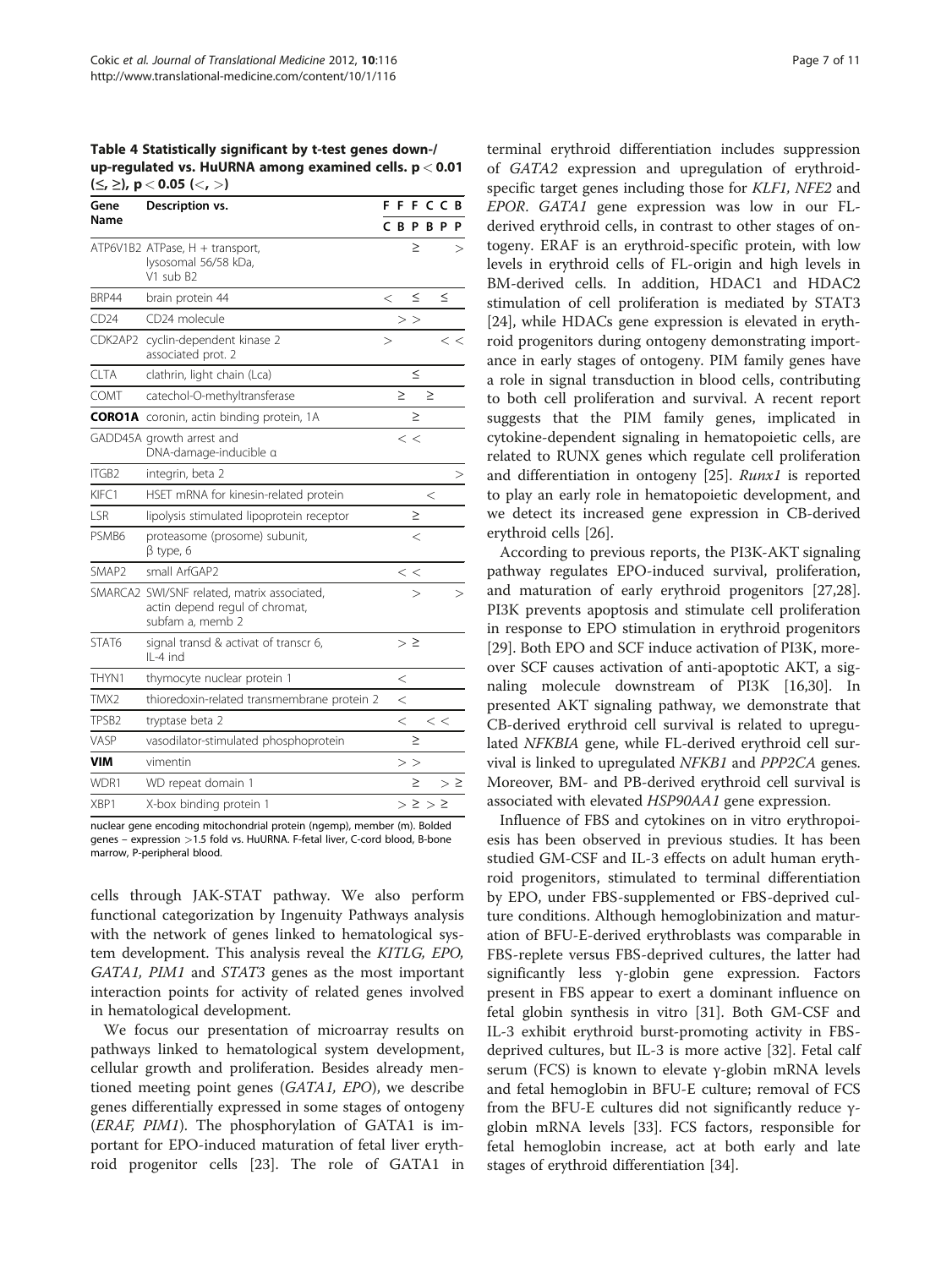<span id="page-7-0"></span>

A recent report revealed that a persistent activation of transcription factor/signaling protein STAT5A in human hematopoietic stem and progenitor cells favored their erythroid differentiation [\[35\]](#page-10-0). Increased STAT5A gene expression is present throughout ontogeny and reached a peak in BM-derived erythroid cells. The tyrosine phosphorylation of STAT5, a downstream target for the non-receptor tyrosine kinase, JAK2, is mediated by EPO [[16,17\]](#page-10-0). The EPOR gene has more than double expression in CB-derived erythroid cells in comparison to PB-derived cells according to our microarray analysis. CREB1 is significantly elevated only in erythroid progenitor cells of FL origin, compared to other ontogenic stages. The protein tyrosine phosphatase family (PTP) contains signaling molecules

that regulate cell growth and differentiation. PTPN11 gene expression is elevated throughout ontogeny, reaching maximum in erythroid progenitors of BM origin. According to JAK-STAT pathway related gene expression in erythroid progenitors during different periods of ontogeny, we demonstrate the antiapoptotic mechanism regulated by PIK3R2 (increased in fetal derived cells) and BCL2L1 (increased in adult derived cells). The same apply for growth and proliferation where largely increased PIM1, STAT1 and STAT5A gene expression is present throughout ontogeny and particularly in BM-derived erythroid progenitors. MAPK signaling pathway has been regulated by PTPN11 (BM-derived), GRB2 (FL- and BM-derived) and SOS (CB-derived cells) gene interaction.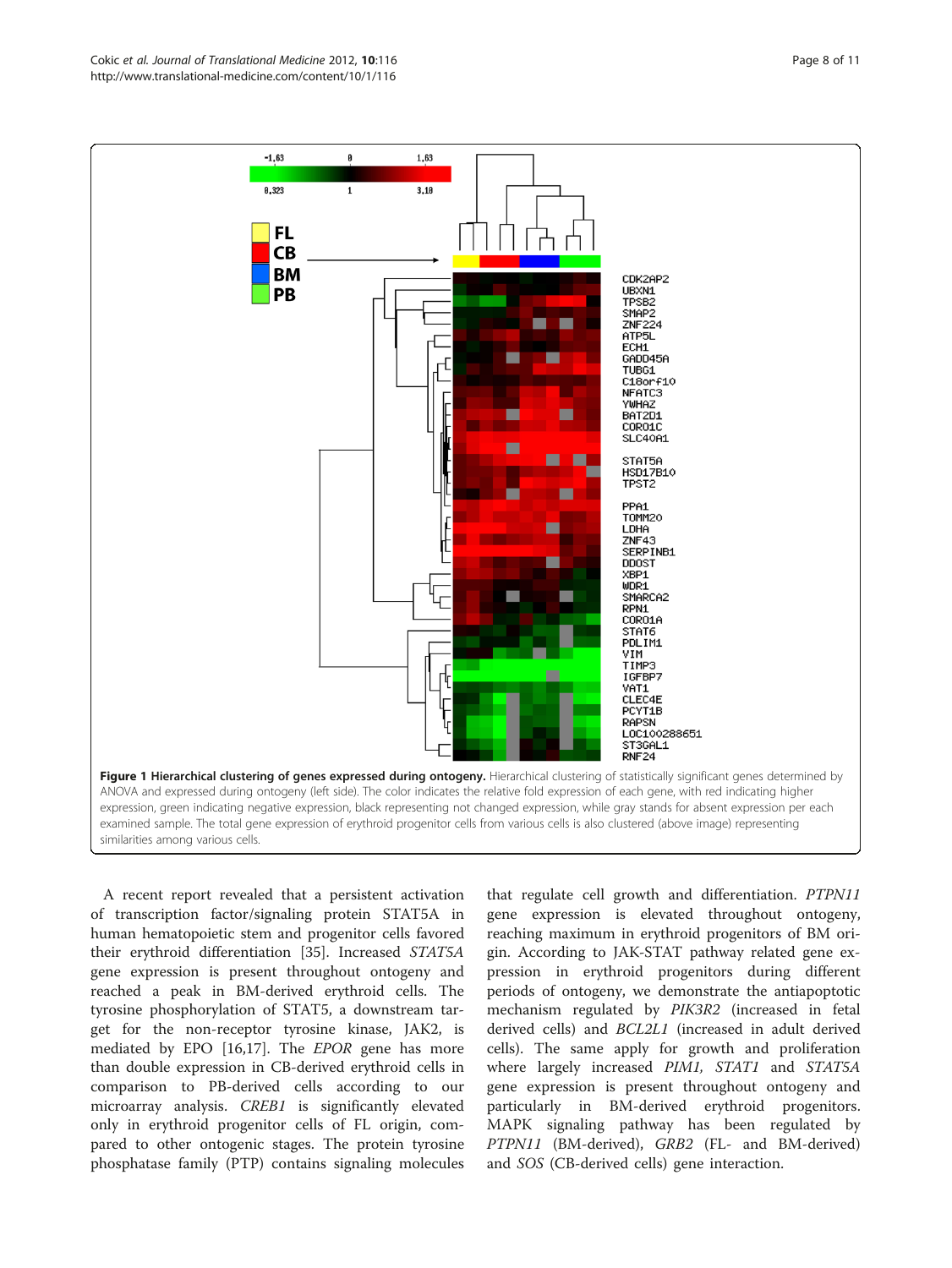<span id="page-8-0"></span>

nodes represent genes expressed in all stages throughout ontogeny. The intensity of gray color is in positive correlation with a level of gene expression in erythroid progenitors.

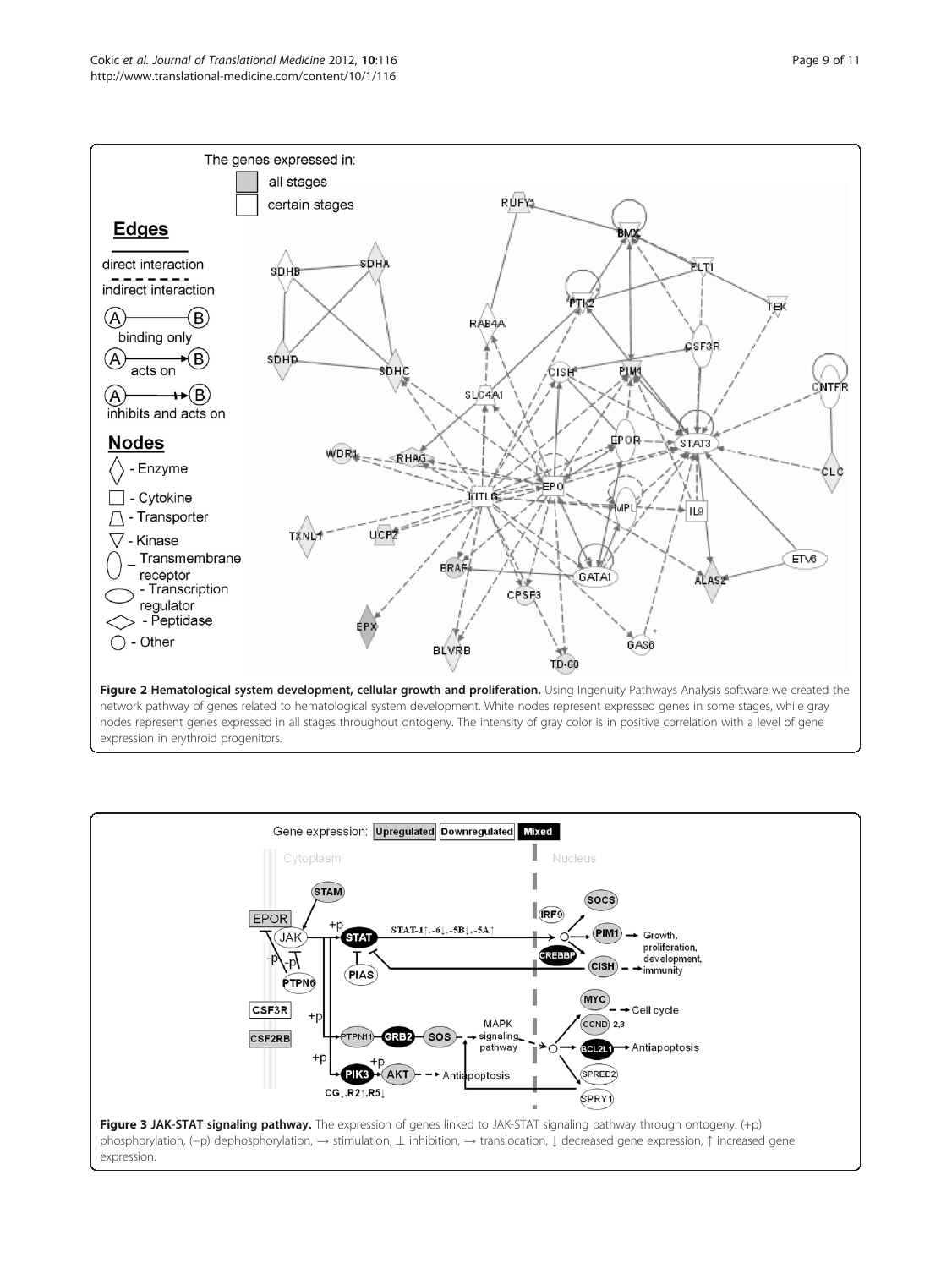<span id="page-9-0"></span>

### Conclusions

This ontogenic overview of specific genes and transcriptional programs in normal erythropoiesis may contribute to understanding of erythropoietic progenitor cell development. It may form the basis for modifications of gene expression in any kind of hematological malignancies as well as in other diseases affecting erythropoiesis, and more broadly, hematopoiesis. It will be important to extend this study of analyzed signaling pathways, from the gene expression level to protein expression and phosphorylation levels. Affirmation of examined genes on both levels will support the significance of our results.

# Additional files

[Additional file 1](http://www.biomedcentral.com/content/supplementary/1479-5876-10-116-S1.doc) Statistically significant by t-test genes up-regulated vs. HuURNA among examined cells.

[Additional file 2](http://www.biomedcentral.com/content/supplementary/1479-5876-10-116-S2.doc) Statistically significant by t-test genes down-regulated vs. HuURNA among examined cells.

[Additional file 3](http://www.biomedcentral.com/content/supplementary/1479-5876-10-116-S3.doc) Statistically significant by t-test genes down-/upregulated vs. HuURNA among examined cells.

[Additional file 4](http://www.biomedcentral.com/content/supplementary/1479-5876-10-116-S4.doc) Statistically significant genes by ANOVA down-/upregulated vs. HuURNA among examined cells. p < 0.01 (shadow box),  $p < 0.05$  (open box).

#### Competing interests

The authors declare that they have no competing interests.

#### Acknowledgements

This research was supported by the Intramural Research Program of the National Institute of Diabetes and Digestive and Kidney Diseases and by grant from the Serbian Ministry of Education and Science [175053].

#### Author details

<sup>1</sup> Laboratory of Experimental Hematology, Institute for Medical Research, University of Belgrade, Belgrade 11129, Serbia. <sup>2</sup>Tumor Vaccines and Biotechnology Branch, Division of Cellular and Gene Therapies, Center for Biologics Evaluation and Research, Food and Drug Administration, Bethesda, MD 20892, USA. <sup>3</sup>Institute of Endocrinology, Diabetes and Diseases of Metabolism, School of medicine, University Clinical Center, Belgrade, Serbia. 4 Molecular Medicine Branch, National Institute of Diabetes and Digestive and Kidney Diseases, National Institutes of Health, Bethesda, MD 20892, USA.

#### Authors' contributions

VPC carried out experimental work described in the paper, participated in designing the study, drafted the manuscript and performed the statistical analysis. BB carried out the molecular genetic studies. BBC drafted the manuscript and performed the statistical analysis. CTN participated in designing the study and helped to draft the manuscript. RKP conceived of the study, and participated in its design and helped to draft the manuscript. ANS participated in designing the study and helped to draft the manuscript. All authors read and approved the final manuscript.

Received: 12 March 2012 Accepted: 7 June 2012 Published: 7 June 2012

#### References

- 1. Welch JJ, Watts JA, Vakoc CR, Yao Y, Wang H, Hardison RC, Blobel GA, Chodosh LA, Weiss MJ: Global regulation of erythroid gene expression by transcription factor GATA-1. Blood 2004, 104:3136–3147.
- 2. Zhu J, Chin K, Aerbajinai W, Trainor C, Gao P, Rodgers GP: Recombinant erythroid Kruppel-like factor fused to GATA1 up-regulates delta- and gamma-globin expression in erythroid cells. Blood 2011, 117:3045–3052.
- 3. Miller IJ, Bieker JJ: A novel, erythroid cell-specific murine transcription factor that binds to the CACCC element and is related to the Krüppel family of nuclear proteins. Mol Cell Biol 1993, 13:2776–2786.
- 4. Tsang AP, Visvader JE, Turner CA, Fujiwara Y, Yu C, Weiss MJ, Crossley M, Orkin SH: FOG, a multitype zinc finger protein, acts as a cofactor for transcription factor GATA-1 in erythroid and megakaryocytic differentiation. Cell 1997, 90:109–119.
- 5. Tanimoto K, Liu Q, Grosveld F, Bungert J, Engel JD: Context dependent EKLF responsiveness defines the developmental specificity of the human